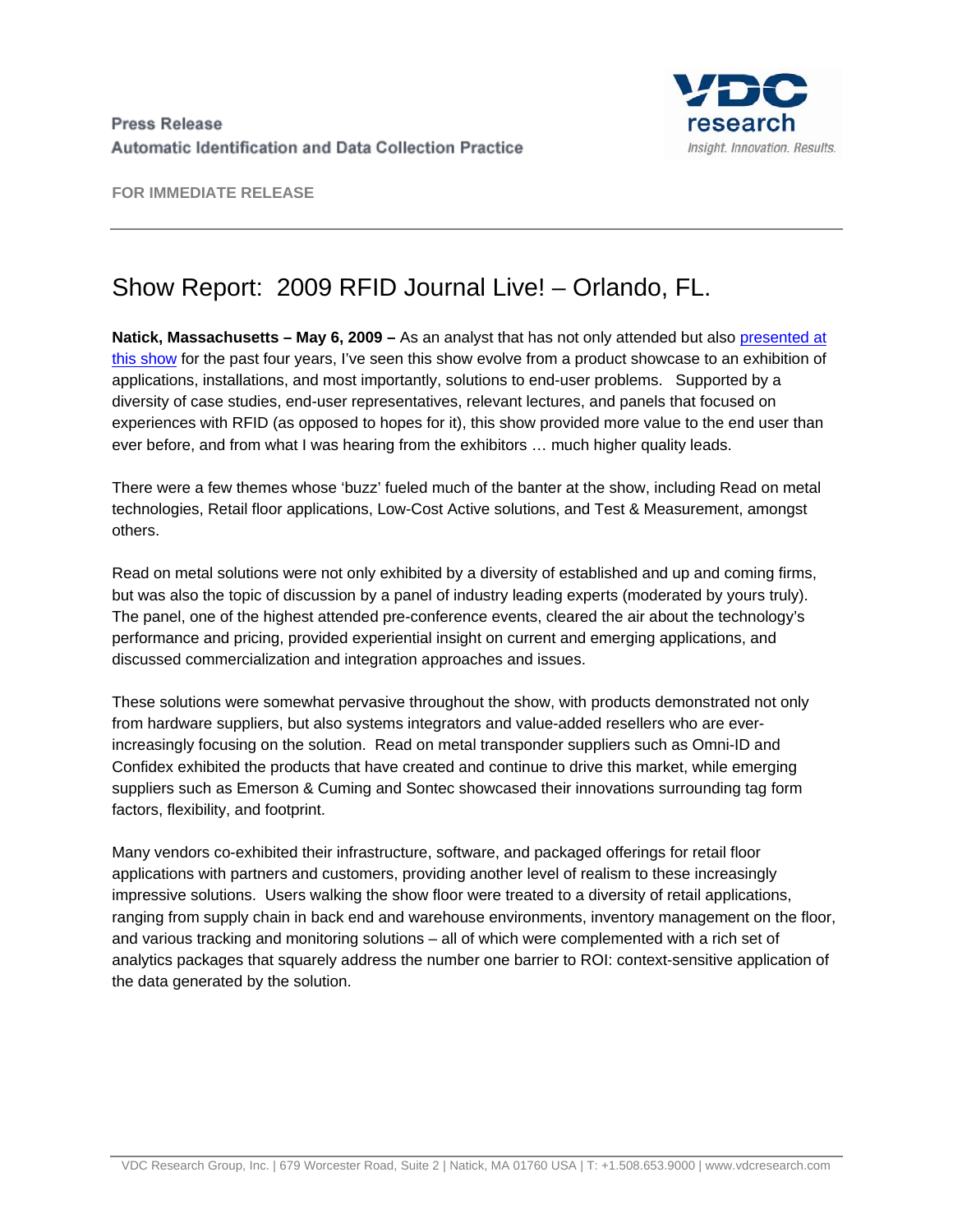The retail theme was culminated in a key note address from Charles Voegele, Switzerland's largest clothing retailer. RFID is being used throughout the store's value chain (albeit in staged rollouts – something that we at VDC Research are proponents of), from the factory to the retail floor, providing tremendous operational benefits (I hear double-digit improvements in several key metrics) and improving their customer shopping experience. Checkpoint, a supplier partner on the project, developed and installed most of the infrastructure and is expected leverage this experience as it continues to grow its RFID retail business.

Personally, I felt that this was one of the biggest announcements at the show, not only demonstrating a more complete picture of an end-to-end solution by a major retailer, but also by providing more validity to RFID value proposition in a handful of very specific retail applications and installation environments. Low-cost active solutions have hit the RFID market with tremendous force, shaking up moderately penetrated application markets and helping to lower ROI barriers in a number of new application opportunities. Active transponders with an integrated temperature sensor at a fraction of the price of a traditional (active) tag … more bang for fewer bucks, just what the industry needed. At these price/performance levels, active solutions are expected to become an attractive alternative for projects that traditionally would not consider the technology (due to price). Of note, was the SandLinks/GE project for trailer tracking and monitoring, an application that has provided GE with significant benefits and visibility, as well as broadened their vision of what RFID can do for their enterprise.

*Sidebar from Rafiki on the GE Opportunity: In order to understand the true value and impact of this solution, one needs to know a bit about GE's trailer-leasing business. It is the largest supplier in the world of trailer storage by any unit of measure. The business is, as you might imagine, very sophisticated. But there are layers to it that you might not imagine.* 

*GE looks at multiple sources of revenue from its trailer-leasing business:* 

- *leasing (of course),*
- *re-sale of depreciated/ refurbished trailers,*
- *interest on the financing for customers to acquire the used trailers,*
- *maintenance on trailers, and*
- *now with this new solution, active/ real-time tracking and monitoring of these trailers.*

*In our view, this represents one of the highest value ROI implementation ideas as it improves asset management, operations supporting the asset, and rolls out a new source of revenue.* 

Test and measurement equipment and services typically reside outside of the media spotlight, but the solution's role in the RFID industry is changing as the market matures. Test and measurement equipment is not just about ensuring that every tag is functional, but is also about measuring and understanding the performance of the solution 'in-the-field' and being used in real world applications. We are not just talking about equipment for verification, but also for system design, configuration, product specification, and process development – for virtually any installation environment. Tools such as Voyantic's 'tagformance' have taken test and measurement to the next level, offering a robust suite of functionality that is more aligned with the increasing needs of the market.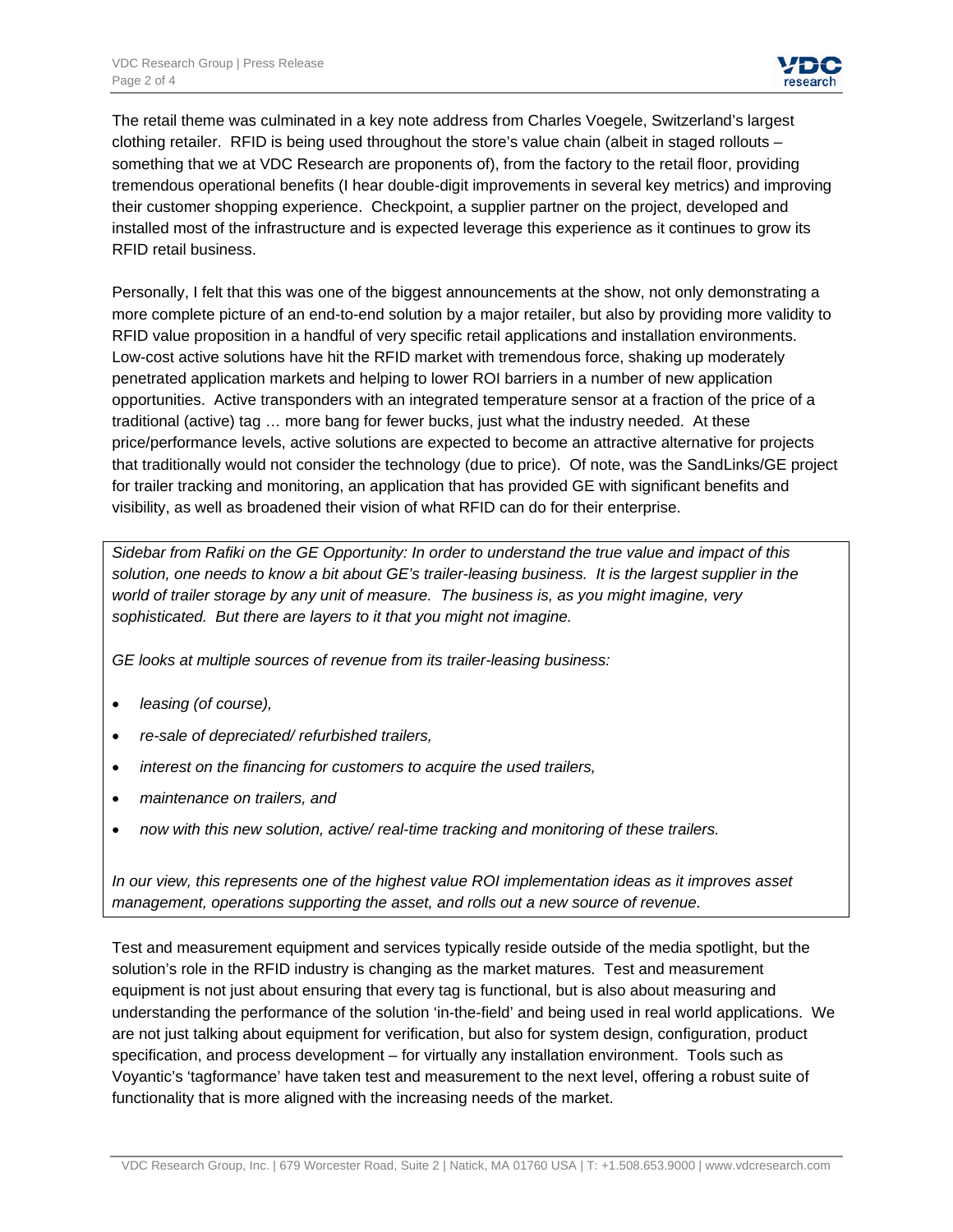

Also of note was Korea's presence at the show. The only country to have and fund its own pavilion, Korea is on its way to becoming the next transponder manufacturing Mecca. Several firms represented the country, demonstrating highly innovative and competitive products, most at a very attractive price level. Amongst the Korean suppliers exhibiting, standouts included:

- Sontec Small form factors, ROM, Poker chips, retail tags, custom/specialty transponders
- Bitek Retail displays, field switch-able UHF/HF printer encoders, and High Security Smart Cabinets
- ETRI Open platform edgeware for all AIDC technologies anywhere within the value chain

Other noteworthy announcements at the show included:

- SandLinks & GE collaborate to develop a dynamic solution for locating, tracking, and monitoring intransit assets [\(http://www.ge.com/research/grc\\_7\\_1\\_52.html](http://www.ge.com/research/grc_7_1_52.html))
- Intermec integrated Infratab's battery-assisted-passive sensor tag into its UHF readers and rugged mobile computers, providing a more complete sensing/monitoring solution for tracking perishable goods [\(http://www.intermec.com/about\\_us/newsroom/pr\\_detail.aspx?c=107429&p=irol](http://www.intermec.com/about_us/newsroom/pr_detail.aspx?c=107429&p=irol-newsArticle&ID=1281272&highlight)[newsArticle&ID=1281272&highlight=](http://www.intermec.com/about_us/newsroom/pr_detail.aspx?c=107429&p=irol-newsArticle&ID=1281272&highlight))
- Motorola introduced its new line of readers. These devices are robust, smaller, more functional and have been developed to provide an enhanced 'out-of-box' experience [\(http://mediacenter.motorola.com/content/Detail.aspx?ReleaseID=11215&NewsAreaID=2\)](http://mediacenter.motorola.com/content/Detail.aspx?ReleaseID=11215&NewsAreaID=2)
- Zebra, Impinj and UPM Raflatac announced their collaboration on providing a complete hardware suite of EPC UHF products designed for item-level tracking applications, including tags, readers, and printer/encoders [\(http://www.zebra.com/id/zebra/na/en/documentlibrary/pressreleases/2009/Zebra\\_Technologies\\_Impi](http://www.zebra.com/id/zebra/na/en/documentlibrary/pressreleases/2009/Zebra_Technologies_Impinj_and_UPM_Raflatac_collaborate_to_deliver_Item_Level_UHF_Gen_2_RFID_solution.File.tmp/Item_Level_Tagging.pdf) ni and UPM\_Raflatac\_collaborate\_to\_deliver\_Item\_Level\_UHF\_Gen\_2\_RFID\_solution.File.tmp/Item Level Tagging.pdf)
- In a move to broaden its support of a wider-base of applications, Avery Dennison announced that it will be adding HF solutions to its RFID product portfolio [\(http://www.rfid.averydennison.com/us/news\\_pr.php?id=120](http://www.rfid.averydennison.com/us/news_pr.php?id=120))
- Ekahau announced that its WiFi location tracking software will be integrated into NavSync's GPS receivers, creating a global tracking solution for virtually any environment [\(http://www.ekahau.com/news/readallnews/press-releases/160-ekahau-and-navsync-expand](http://www.ekahau.com/news/readallnews/press-releases/160-ekahau-and-navsync-expand-location-tracking-capabilities-with-combined-wi-fi-and-gps-tag.html)[location-tracking-capabilities-with-combined-wi-fi-and-gps-tag.html\)](http://www.ekahau.com/news/readallnews/press-releases/160-ekahau-and-navsync-expand-location-tracking-capabilities-with-combined-wi-fi-and-gps-tag.html)
- Alien, Bechtel Jacobs, and Globe Ranger worked together to create a rugged mobile RFID solution designed to ensure safe, traceable, and efficient waste clean-up [\(http://finance.yahoo.com/news/Alien-Technologyreg-Bechtel-bw-15050468.html?.v=1\)](http://finance.yahoo.com/news/Alien-Technologyreg-Bechtel-bw-15050468.html?.v=1)
- Tego announced the availability of its high memory solution (TEGOXM RFID Launch Kit), a solution that provides a asset management over the ENTIRE life of the asset [\(http://www.tegoinc.com/doc/TegoKitAnnouncement.pdf\)](http://www.tegoinc.com/doc/TegoKitAnnouncement.pdf)
- Time Domain announced the global availability of its long range, high-performing UWB PLUS RTLS solution (<http://www.timedomain.com/news/worldwide.php>)
- Mojix and InSync formed a partnership to provide a complete portfolio for passive UHF solutions in a diversity of installation environments and applications [\(http://www.mojix.com/news/2009/pressrel\\_insync\\_042709.php\)](http://www.mojix.com/news/2009/pressrel_insync_042709.php)